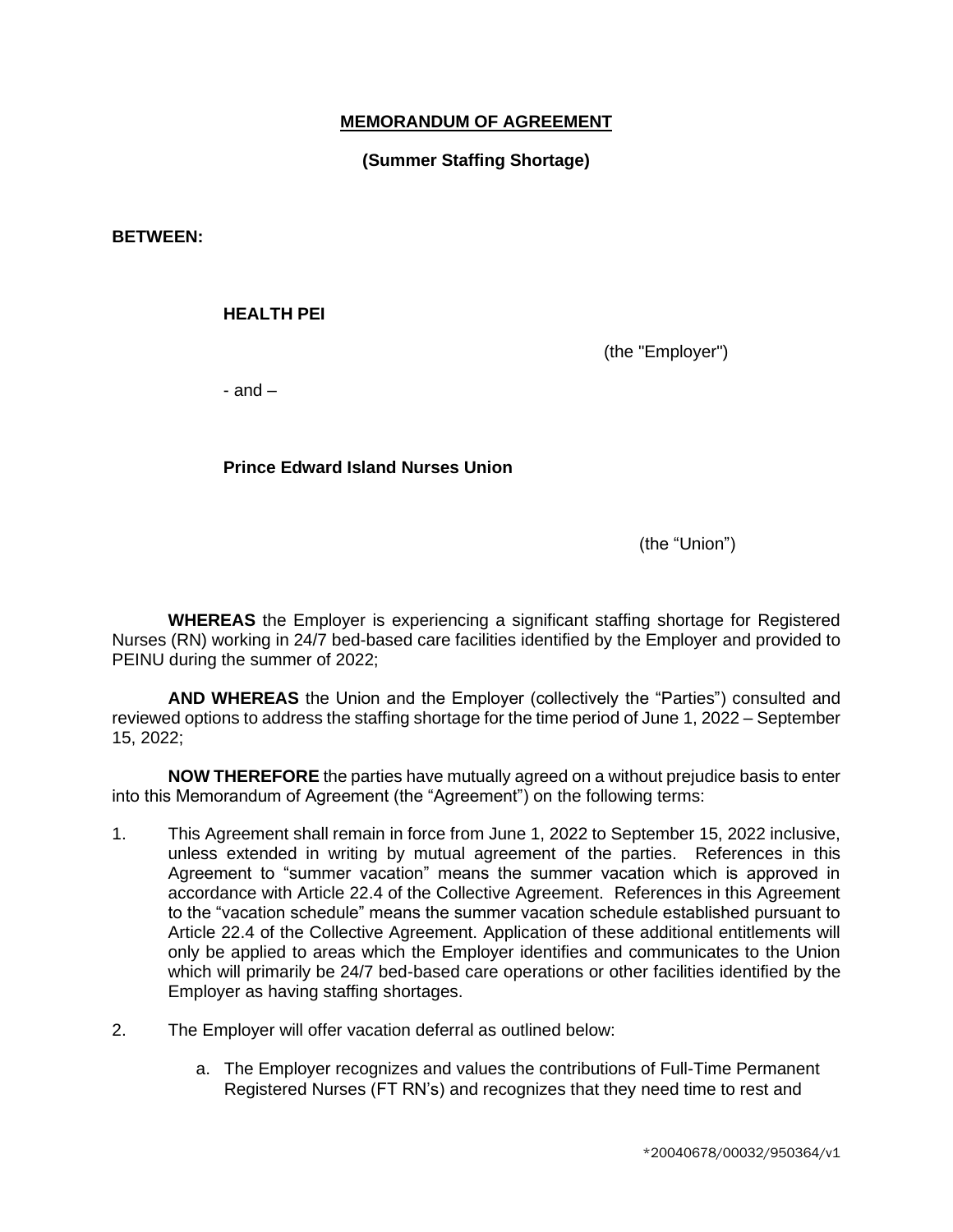recharge. To ensure that as many FT RN's as possible get some time off during the 2022 summer vacation period, a FT RN may defer up to one (1) week of their entitled summer vacation which has was requested in the vacation schedule prior to the execution date of this Agreement where there is an operational need for additional staffing over this period (whether or not the vacation request was approved or denied). For the purposes of this section the effective date will be June 1, 2022.

- b. FT RN's who have deferred a portion of their summer vacation pursuant to paragraph a. above, are required to work the vacation hours deferred and shall be paid at double time (2 X's) their regular hourly rate for the deferred vacation hours worked. All other hours worked by a FT RN shall be paid at the applicable Collective Agreement rate of pay.
- c. FT RN's who wish to defer a portion of their summer vacation pursuant to this Agreement shall have two weeks from the date this Agreement is executed to notify the Employer of the vacation date(s) they are deferring and the time must be taken within the Fiscal year or it shall be paid out March 31, 2023.
- 3. The Employer will then offer FT RN's the following additional incentive:
	- a. FT RN's who agree to work vacant shifts in the summer schedule beyond their regularly scheduled full time hours, will be given first preference over PT RN's to select the vacant shifts they will work and shall be paid at time and one half (1.5) for all such shifts worked between June 1, 2022 – September 15, 2022. FT RN's will have until June 15, 2022 from the execution of this agreement to identify their preference.
- 4. The Employer will seek an expression of interest from permanent PT RN's who are working in 24/7 bed-based care operations or facilities identified by the Employer. For any vacant shifts in the summer schedule which a PT RN agrees to work, the following incentive will be provided (not applicable to casual employees):
	- a. The PT RN will be paid at time and a half (1.5) the PT RN's regular rate of pay for shifts worked pursuant to this paragraph between June 1, 2022 – September 15, 2022. For clarity, this does not include new leave requests received after the execution date of this Agreement.

PT RN's will have until June 15, 2022 to identify their preference. However, as per paragraph 3, preference will be given to FT RNs.

- 5. The Employer will concurrently offer Casual Employees the opportunity to pick up vacant summer schedule shifts, as follows:
	- a. The Employer will seek additional expressions of interest from Casual Employees to accept a replacement line of at least a fifty-percent FTE (50% FTE) for the period of June 19, 2022 – September 15, 2022 in identified areas. Casuals who accept such assignments are eligible for payment on the same